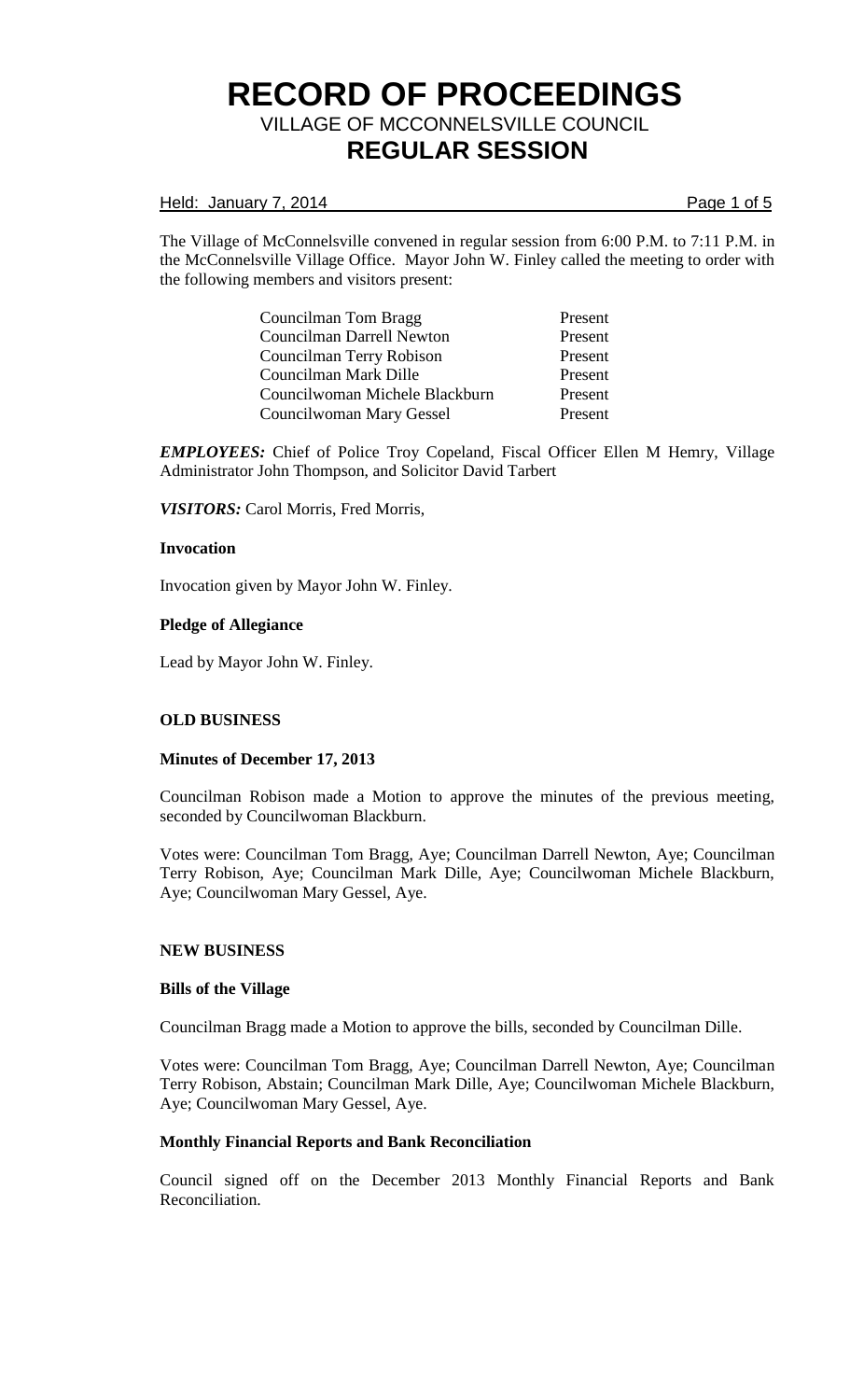Held: January 7, 2014 **Page 2 of 5** 

## **Elect President Pro-Tem**

Councilman Dille nominated Councilman Robison as President Pro-Tem, seconded by Councilman Bragg.

Votes were: Councilman Tom Bragg, Aye; Councilman Darrell Newton, Aye; Councilman Terry Robison, Nay; Councilman Mark Dille, Aye; Councilwoman Michele Blackburn, Aye; Councilwoman Mary Gessel, Aye.

### **State of the Village Address**

See attached.

## **Appointment of Committees**

See attached listing.

### **Mayor John W. Finley**

Mayor Finley reported December Mayor's Court receipts as follows: Village - \$3,418.55; Morgan County Treasurer - \$128.00; Treasurer of State – \$689.00 for a total of \$4,235.55.

Mayor Finley reported in the year 2013, the following number of citations were issued: 349 traffic; 116 criminal; 113 parking; 81 tax; 8 juvenile; and, 2 property.

Mayor Finley reported December Parking Meter receipts as follows: Fines - \$308.01; Meters - \$1,298.37 for a total of \$1,606.38.

Mayor Finley reported December Income Tax receipts as \$9,670.04.

Mayor Finley reported each Council Member received a copy of the classes being held through Ohio Municipal League for the year 2014.

Mayor Finley stated he wanted to publically thank previous Councilman Matheney for his four years of service to the Village. Mayor Finley stated he done a fantastic job for the Village.

Mayor Finley stated he wanted to remind the new Finance Committee we will be working on the annual salary raises.

#### **Ordinance 13-25**

Mayor Finley introduced Ordinance 13-25, AN ORDINANCE DELCARING CERTAIN PROPERTY AS SURPLUS PROPERTY AND AUTHORIZING THE VILLAGE ADMINISTRATOR TO ADVERTISE FOR BIDS OF SAID PROPERTY TO THE HIGHEST BIDDER OR DISPOSE OF SAID PROPERTY AS NECESSARY.

Councilman Robison made a Motion to pass Ordinance 13-25 on the second reading, seconded by Councilwoman Gessel.

Votes were: Councilman Tom Bragg, Aye; Councilman Darrell Newton, Aye; Councilman Terry Robison, Aye; Councilman Mark Dille, Aye; Councilwoman Michele Blackburn, Aye; Councilwoman Mary Gessel, Aye.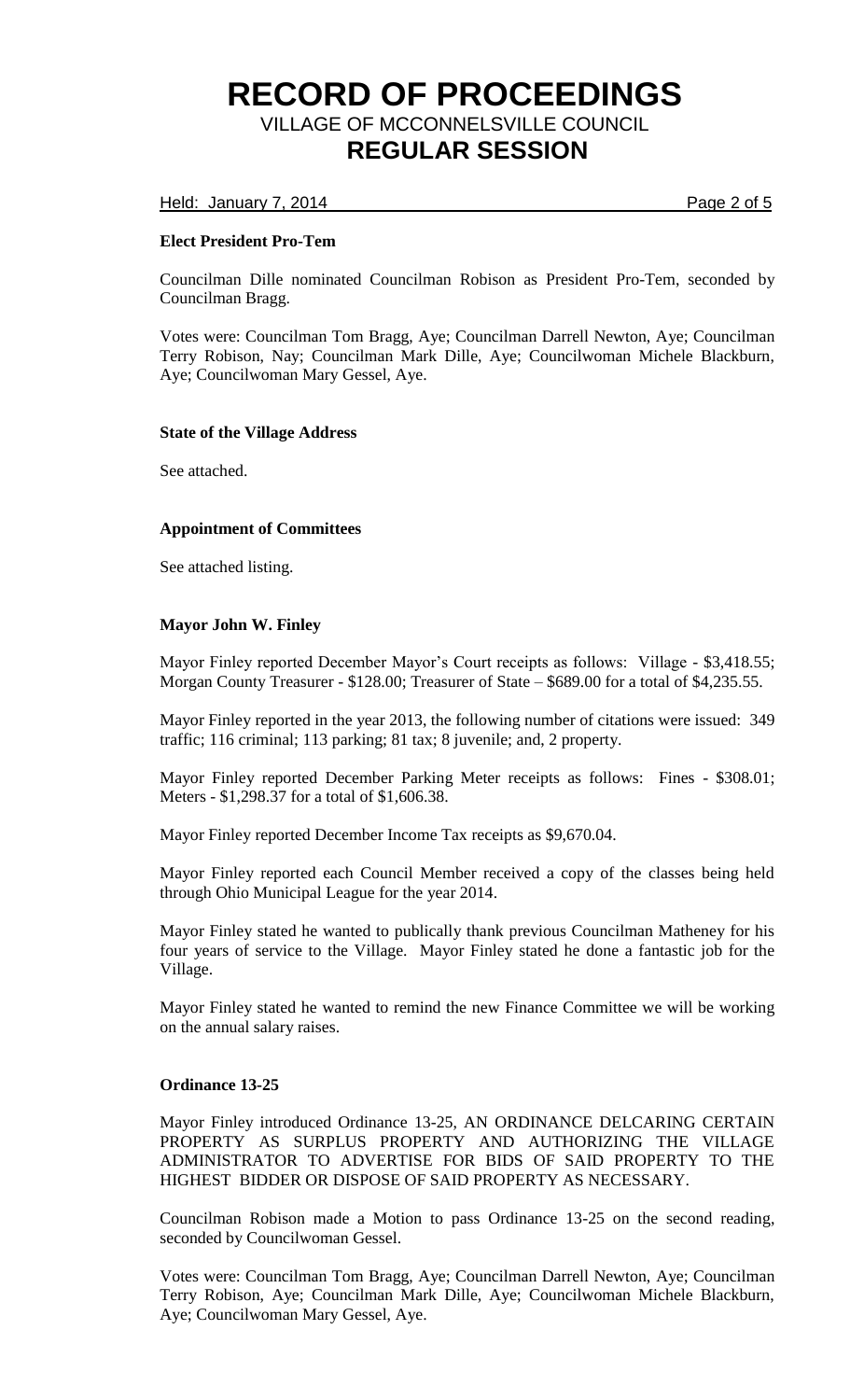Held: January 7, 2014 **Page 3 of 5** 

Ordinance 13-25 passed on the second reading.

### **Ordinance 14-01**

Mayor Finley introduced Ordinance 14-01, AN ORDINANCE AUTHORIZING THE MAYOR TO ENTER INTO A CONTRACTUAL AGREEMENT WITH ATTORNEY DAVID TARBERT.

Councilwoman Blackburn made a Motion to suspend the rules requiring three separate and disctinct readings and place on emergency measure, seconded by Councilman Bragg.

Votes were: Councilman Tom Bragg, Aye; Councilman Darrell Newton, Aye; Councilman Terry Robison, Aye; Councilman Mark Dille, Aye; Councilwoman Michele Blackburn, Aye; Councilwoman Mary Gessel, Aye.

Councilwoman Gessel made a Motion to adopt Ordinance 14-01 on emergency measure, seconded by Councilman Bragg.

Votes were: Councilman Tom Bragg, Aye; Councilman Darrell Newton, Aye; Councilman Terry Robison, Aye; Councilman Mark Dille, Aye; Councilwoman Michele Blackburn, Aye; Councilwoman Mary Gessel, Aye.

Ordinance 14-01 was duly adopted.

Mayor Finley reported the Village delivers around forty "Blue Tags" every month. These tags are for the residents who do not pay their water and sewer bill once they have received their late notice by mail. Mayor Finley stated he would like Council to consider imposing a penalty for this, as it is a lot of work for the Crew who delivers them door to door. Mayor Finley stated he has asked Village Administrator Thompson to work on an Ordinance regarding this.

#### **Village Administrator John Thompson**

Village Administrator Thompson reported he will be advertising for bids for the Pool slide. Village Administrator Thompson displayed a copy of the plans for Council to view. The Bid Opening will be on January 27, 2014. Council will need to approve of the successful bidder on February 4, 2014; and it will be presented to the Commissioners for approval on February 10, 2014.

Village Administrator Thompson reported he has received information back from the Engineers on the Hawk Treatment Plant; they have a couple options. Village Administrator Thompson stated he just received the e-mail yesterday and will review those options.

Village Administrator Thompson reported he has received pricing on the pumps, motors; and, fittings. He has put a call in to them to see if they priced a variable speed drive or not.

Village Administrator Thompson reported the new dump truck and snow plow are in service and doing a good job for us. Village Administrator Thompson stated he will need to add a tool box and the rhino lining to the pick-up truck.

Mayor Finley thanked Mrs. Carol Morris and the Herald for the article they put in the paper for us.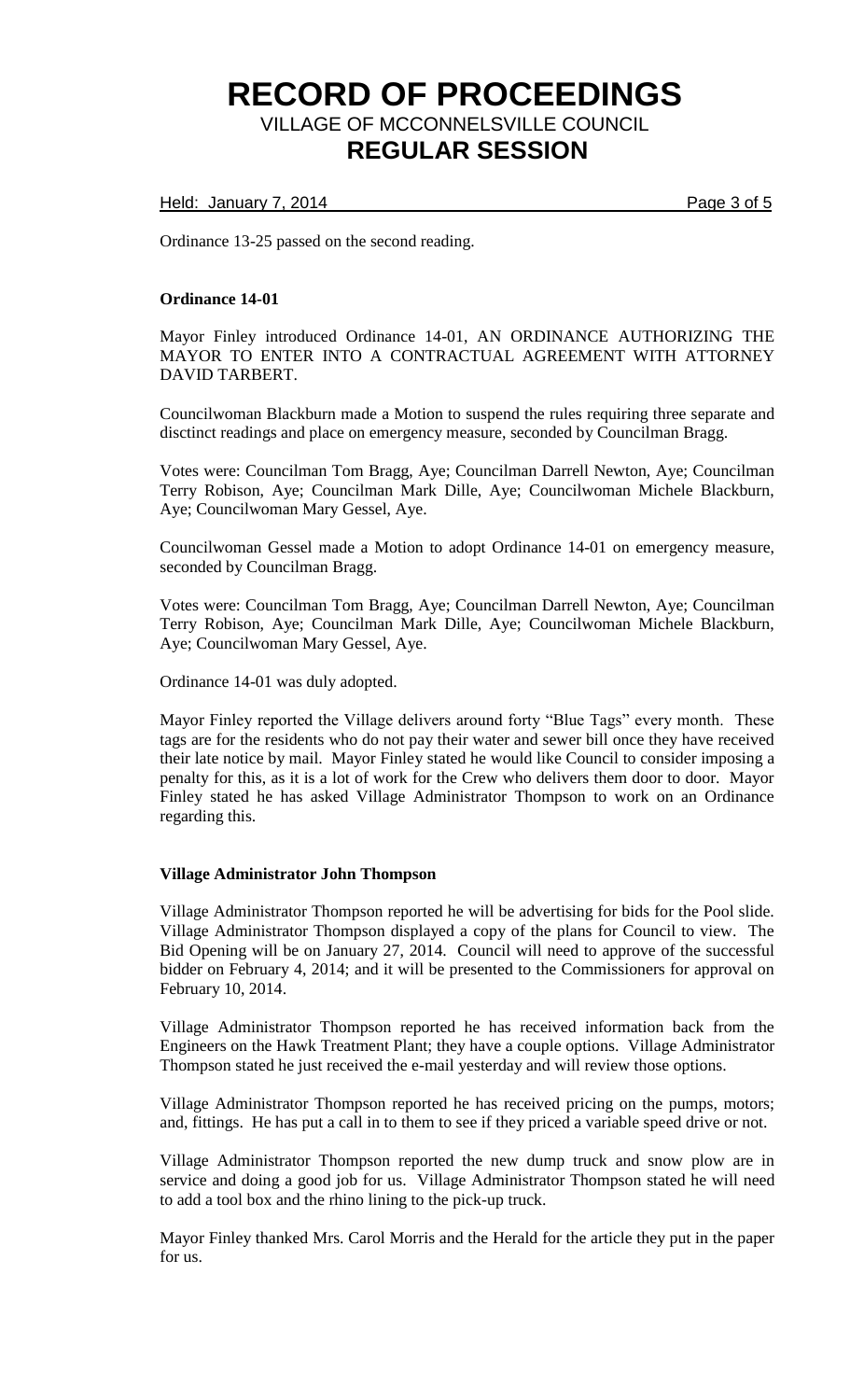Held: January 7, 2014 **Page 4 of 5** 

## **Recreation & Buildings Committee**

Councilwoman Gessel reported Teresa Brannon is interested in managing the pool again this year.

## **Public Utilities Committee**

Councilman Bragg reported there will be a Joint Utility Meeting in Malta's Council Chambers on February 3, 2014 at 7:00 P.M.

## **Public Safety Committee**

Councilman Bragg questioned if we have gotten anything started regarding the laws on scooters.

Councilman Robison stated Chief Copeland got the information to them awhile back and he has been working on it. He has sent information to the Solicitor and he has responded. Councilman Dille requested Councilman Robison to get the information to him since he is now Chairman of that committee.

Councilwoman Blackburn reported she has spoken with Michele Tipton and there are grant opportunities out there along with programs that would possibly pay for a Manager for the Kiwanis-Jaycee Community Park. Councilwoman Blackburn stated she would get this information to Kevin Morrow, President of the Park Board.

## **Technology and Website Committee**

Councilman Dille stated he would like to see a visual projection during the Council Meetings.

#### **Other Business**

Councilman Robison on behalf of Council, stated he would like to recognize Jimmy Woodward for the service he done for the Opera House, Fire Department; and, the Sons of the American Legion. Mr. Woodward was very active in services for the Village of McConnelsville as well as other communities within the County.

Councilman Robison stated he would like to see a group picture of Mayor and Council be added to our website.

Councilman Bragg scheduled a Public Utilities Committee Meeting for January 14, 2014 at 6:00 P.M. in the Village Hall.

#### **Adjournment of Meeting**

Councilman Robison made a Motion to adjourn, seconded by Councilman Bragg.

Votes were: Councilman Tom Bragg, Aye; Councilman Darrell Newton, Aye; Councilman Terry Robison, Aye; Councilman Mark Dille, Aye; Councilwoman Michele Blackburn, Aye; Councilwoman Mary Gessel, Aye.